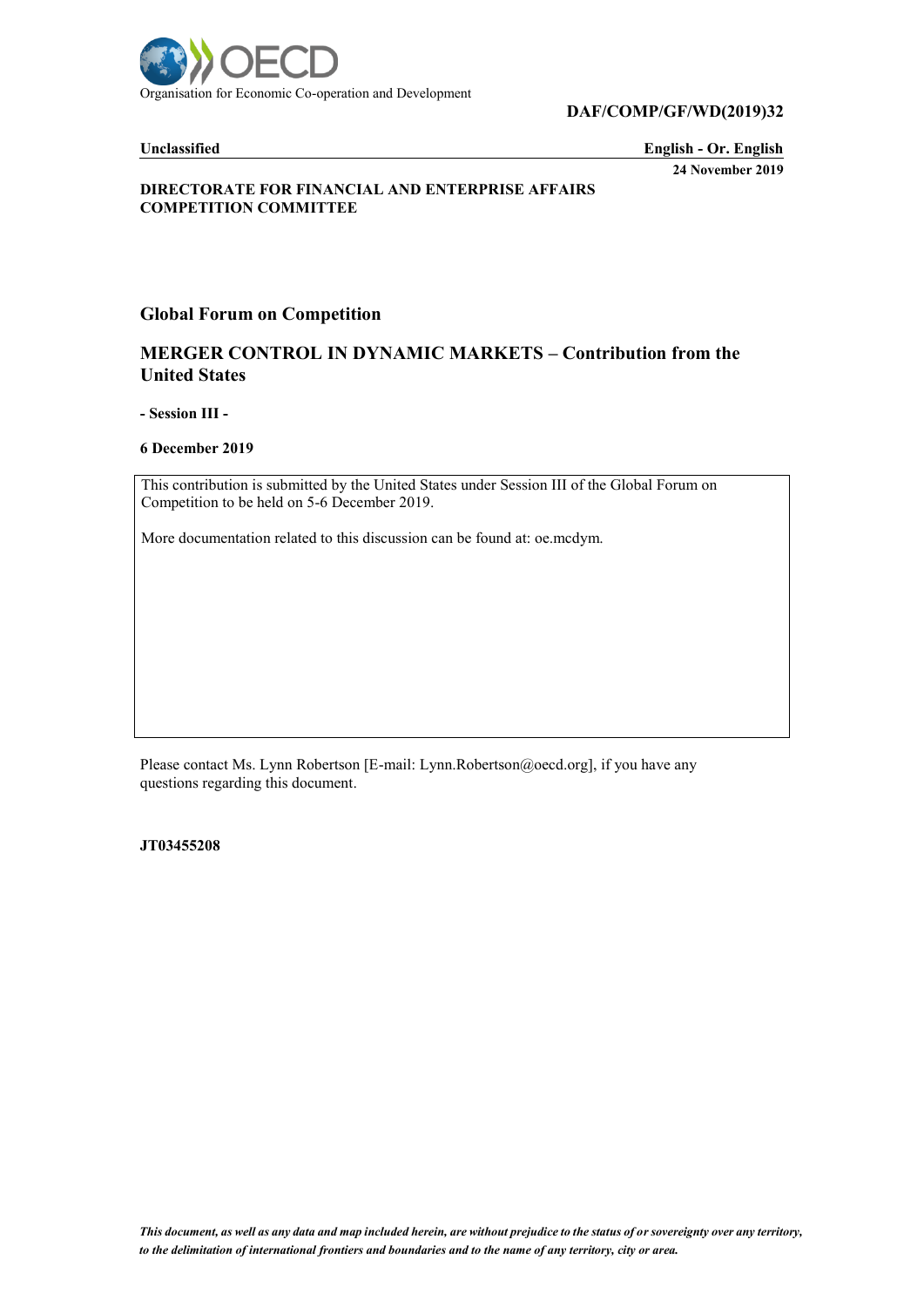# *Merger Control in Dynamic Markets*

# **- Contribution from the United States –**

# **1. Introduction**

1. In the United States, courts and antitrust enforcers regularly confront mergers in dynamic industries, such as those involving high-technology goods and services. Such mergers are reviewed according to the same basic framework that guides merger analysis in any other industry. Section 7 of the Clayton Act prohibits mergers whose effect "may be substantially to lessen competition, or to tend to create a monopoly."<sup>1</sup> Under this standard, the Antitrust Division of the U.S. Department of Justice (DOJ) and the Federal Trade Commission (FTC) (together, the Agencies) seek not only to stop imminent anticompetitive effects, but to be forward-looking and stop potential restraints on competition "in their incipiency."<sup>2</sup> Other provisions of the antitrust laws may also apply to such mergers, such as Section 2 of the Sherman Act, which prohibits monopolization, attempted monopolization, and conspiracy to monopolize.<sup>3</sup>

2. The Agencies take a careful, fact-based approach to assessing the competitive effects of any merger, focusing on the particular economic characteristics and dynamics of the markets affected by the transaction. To that end, the Agencies conduct thorough factual investigations, including economic analysis, review of relevant documents, and interviews with the parties, customers, and competitors. Throughout this process, the Agencies recognize that market conditions and industry structure can be highly dynamic: accordingly, the staff of the Agencies avoid relying solely on static metrics. For example, current market shares may overstate or understate future competitive significance of industry participants, particularly in industries where innovation and new product development are key elements of competition.

3. The Agencies consider both price and non-price competitive effects in their analyses. For example, in dynamic industries, firms often compete on the basis of innovation and new product development. The 2010 Horizontal Merger Guidelines, which provide the framework for the Agencies' analysis, recognize the importance of these dimensions of competition. 4

4. In dynamic industries and markets, the Agencies recognize that it is particularly important to evaluate the effects of a merger on future competition. Current U.S. antitrust law recognizes that firms can be significant competitors even if they are not both currently producing substitute products or services, where there is reason to believe that the firms could or would offer such substitutes in the future. And this implies, for example, that

<sup>&</sup>lt;sup>1</sup> 15 U.S.C. Section 18.

<sup>2</sup> *Brown Shoe v. United States*, 370 U.S. 294, 323 (1962).

<sup>&</sup>lt;sup>3</sup> 15 U.S.C. Section 2.

<sup>4</sup> Horizontal Merger Guidelines, §6.4 Innovation and Product Variety, U.S. Dep't of Justice and Fed. Trade Comm'n (Aug. 2010), *available at* http://www.justice.gov/atr/public/guidelines/hmg-2010.html.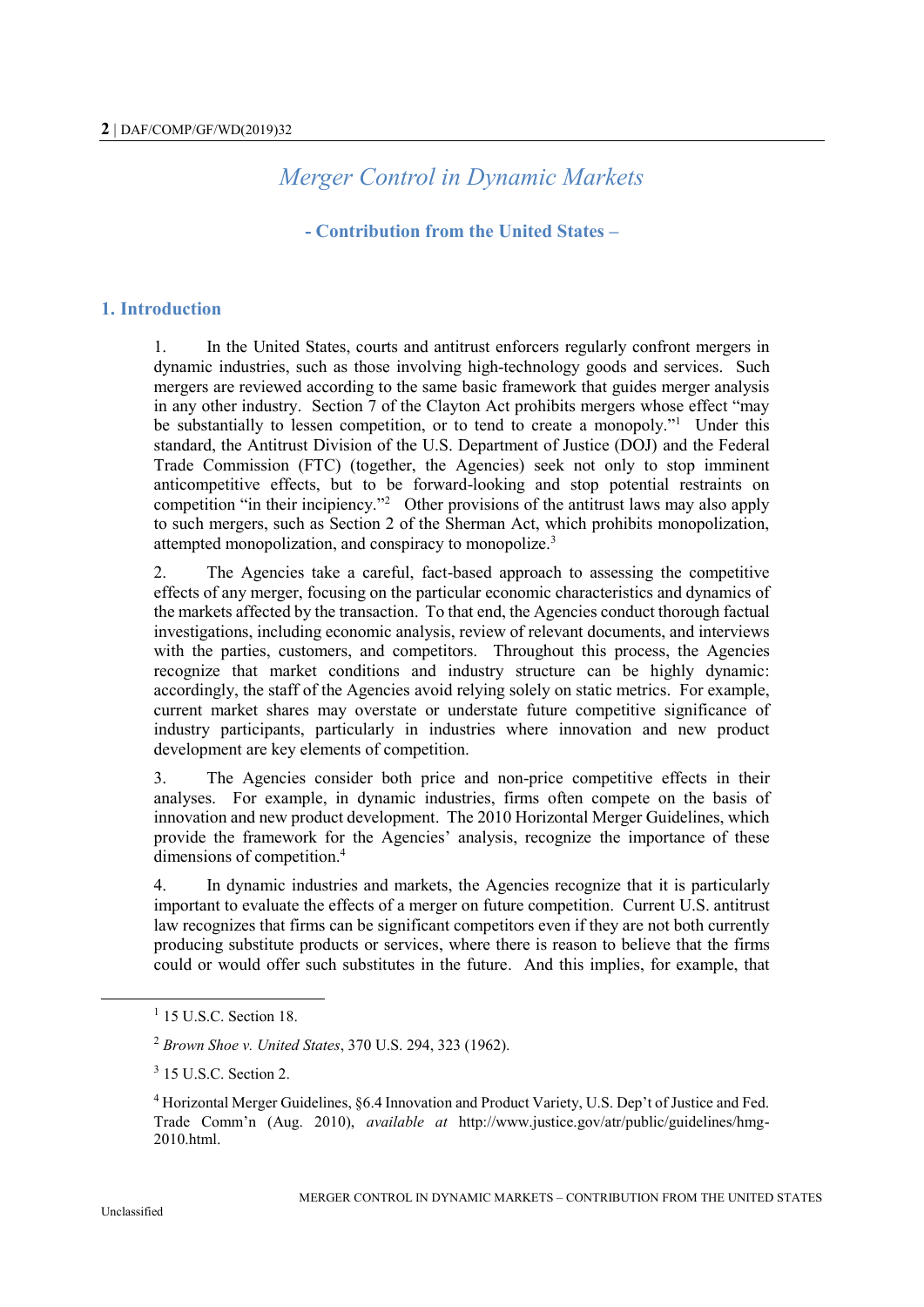mergers in dynamic industries can raise "potential competition" concerns where a firm buys a company that is planning to, or would likely have the ability and incentive to, enter its market to compete directly (or when there is evidence that the acquiring firm is likely to enter the target's market).

5. In dynamic industries and markets, the Agencies also recognize that competition from new, innovative, and disruptive entrants—including those with unusual business models—may be highly significant to competition and consumers, and that the elimination of such competition may cause significant harm. In appropriate cases, accordingly, the Agencies often evaluate whether a merger may lessen competition by eliminating a "maverick" firm, *i.e.*, a firm that plays a disruptive role in the market to the benefit of customers. For example, if one of the merging firms has a strong incumbency position, or participates in a small oligopoly of strong firms, and the other merging firm threatens to disrupt market conditions with a new technology or business model, their merger can result in a substantial lessening of competition. 5 This may be the case even if the maverick player is a relatively new entrant or has only a modest market share.

6. The Agencies also recognize that dynamic markets are sometimes distinguished by fast-paced, innovative, and valuable product or service improvements, as rivals improve their offerings to satisfy the demands of consumers. When parties can show that a merger will significantly improve the ability and incentive of competitors to offer such benefits to consumers, the Agencies will take such efficiencies into account during merger analysis.

7. In appropriate cases, mergers in dynamic industries may be cleared subject to remedies that are tailored to address price and non-price potential harm, including harm to innovation. Generally speaking, the Agencies prefer structural remedies—*e.g.*, divestiture of a business unit—over behavioral remedies. This may be especially important in dynamic industries, when there is a risk that behavioral remedies could constrain a firm's behavior in ways that will impede its ability to respond efficiently to changing market conditions in the interests of consumers.

8. In the following sections, this paper provides some illustrative examples of recent DOJ and FTC experience analyzing mergers in dynamic markets.

# **2. DOJ Experience Assessing Mergers in Dynamic Industries**

## **2.1. Remedies to Preserve Innovation Competition**

9. In several recent cases the DOJ has imposed merger remedies to maintain innovation competition. For example, in May 2018, the Division took action to preserve innovation competition in agricultural product markets as a resolution in the Bayer/Monsanto transaction. The originally proposed Bayer/Monsanto transaction would have resulted in reduced competition in 17 distinct agricultural product markets, and would have significantly affected innovation in agriculture. Absent the merger, Bayer and Monsanto competed in offering "integrated solutions"—combinations of seeds, traits, and crop protection products—that combined innovations in various parts of the agricultural sector. Court filings quoted company documents that revealed their rivalry drove investment in developing new products.

 $<sup>5</sup>$  Id. at  $\S$ 2.1.5.</sup>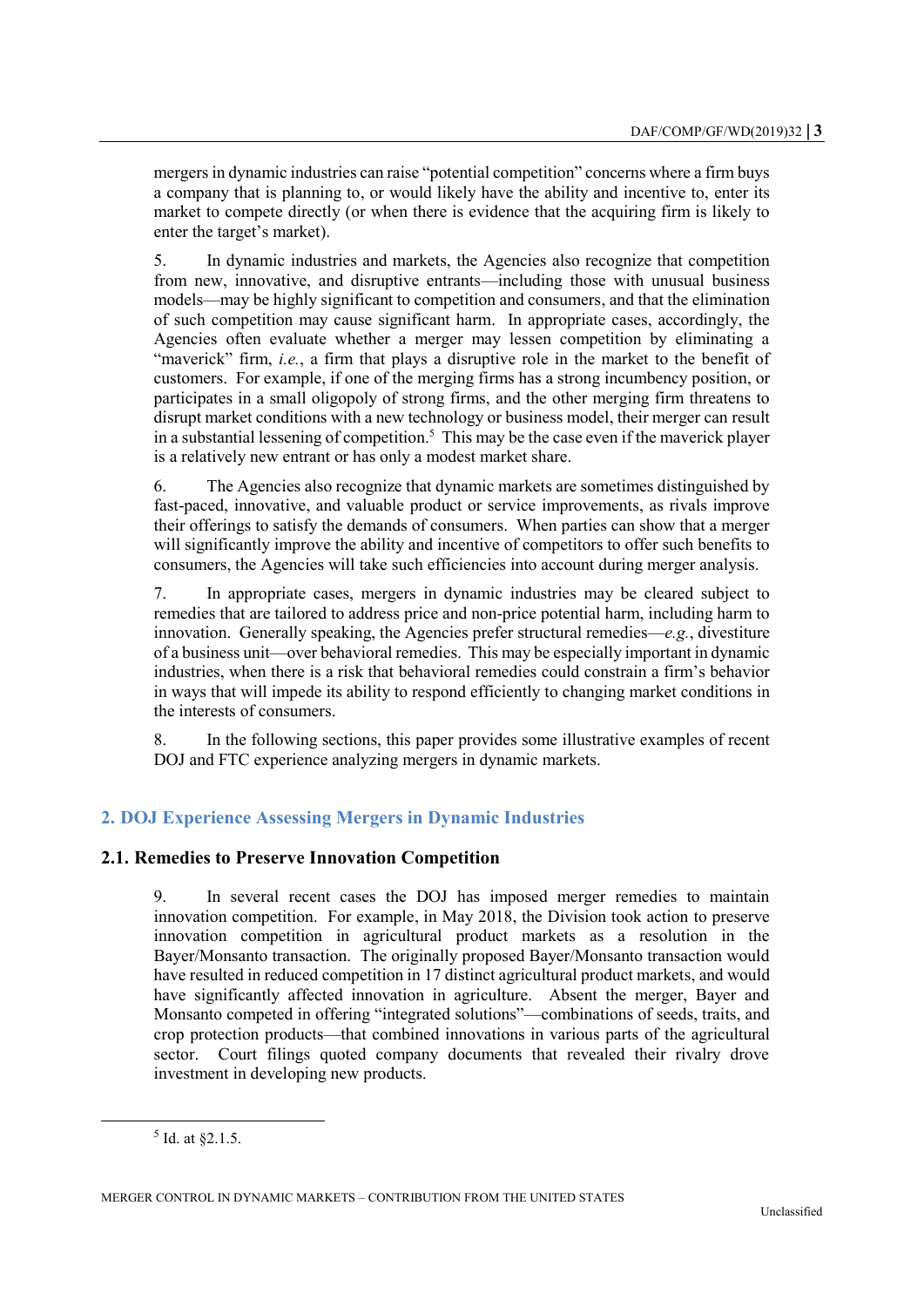10. The DOJ's remedy was its largest ever negotiated merger divestiture, valued at \$9 billion, intended to preserve competition in existing and developing product markets. The divestiture package included certain intellectual property and research capabilities, including "pipeline" R&D projects, to support innovation competition. This innovationfocused remedy ensures that the divestiture buyer, BASF, will continue the legacy of R&D that Bayer had before it.

11. The Thales/Gemalto merger raised similar issues around preserving innovation competition in dynamic markets. Thales and Gemalto are the world's leading providers of General Purpose Hardware Security Modules, which secure encryption processing and key management. Such devices are frequently included as components of complex encryption solutions to safeguard sensitive data, and have been undergoing fast-paced innovation.

12. The Division's remedy required Thales to divest, as a viable ongoing business, its General Purpose Hardware Security Module business. The Division designed the divestiture to preserve the incentive and ability to innovate. For example, it requires divestiture of certain intellectual property and research capabilities for products under development. As in Bayer/Monsanto, this divestiture ensures that the structure of the market post-transaction will promote the race to innovate in this high-tech industry.

### **2.2. Vertical Merger Enforcement in a Dynamic Industry**

13. A recent example of a vertical merger in a dynamic industry challenged by the Department of Justice is AT&T, Inc.'s acquisition of Time Warner Inc., which raised concerns regarding AT&T's ability to raise its rivals' costs and stifle innovation. The DOJ concluded that significant harm would flow from allowing AT&T—a large video distributor—to acquire content critical to existing competitors and innovators. In particular, AT&T could raise rivals costs and weaken new innovators in video by withholding or limiting the terms of access for the valuable Time Warner content it sought to acquire. Following protracted court proceedings, an appeals court ultimately permitted the merger to proceed based on certain factual findings made in the lower courts.<sup>6</sup>

14. Various "virtual MVPDs," which deliver television over the internet, have disruptively entered the pay TV industry in recent years. AT&T is the largest legacy pay television distributor in the United States through its ownership of DirecTV, its legacy U-Verse service, and its virtual MVPD AT&T TV Now (formerly DirecTV Now). At the time DOJ filed its complaint, AT&T had around 25 million video subscribers, out of around 94 million pay TV subscribers overall in the United States. Time Warner is a major programmer, owning several traditional television networks (including TNT, TBS, CNN, and Cartoon Network) through its Turner Broadcasting division, as well as the HBO and Cinemax premium networks operated by its HBO division.<sup>7</sup> The Turner networks are among the most highly rated television networks in the United States and are included in most pay TV packages offered by MVPDs. HBO is widely recognized as the leading premium network in the U.S. Given the importance of their content, Time Warner's networks were an important input to innovators disrupting AT&T's traditional video distribution business model.

<sup>6</sup> United States v. AT&T, Inc., 916 F.3d 1029 (D.C. Cir. 2019).

 $<sup>7</sup>$  Traditional television networks are often referred to as "basic cable networks", because they are</sup> included in "basic" video bundles. Premium channels such as HBO, in contrast, require an additional paid subscription.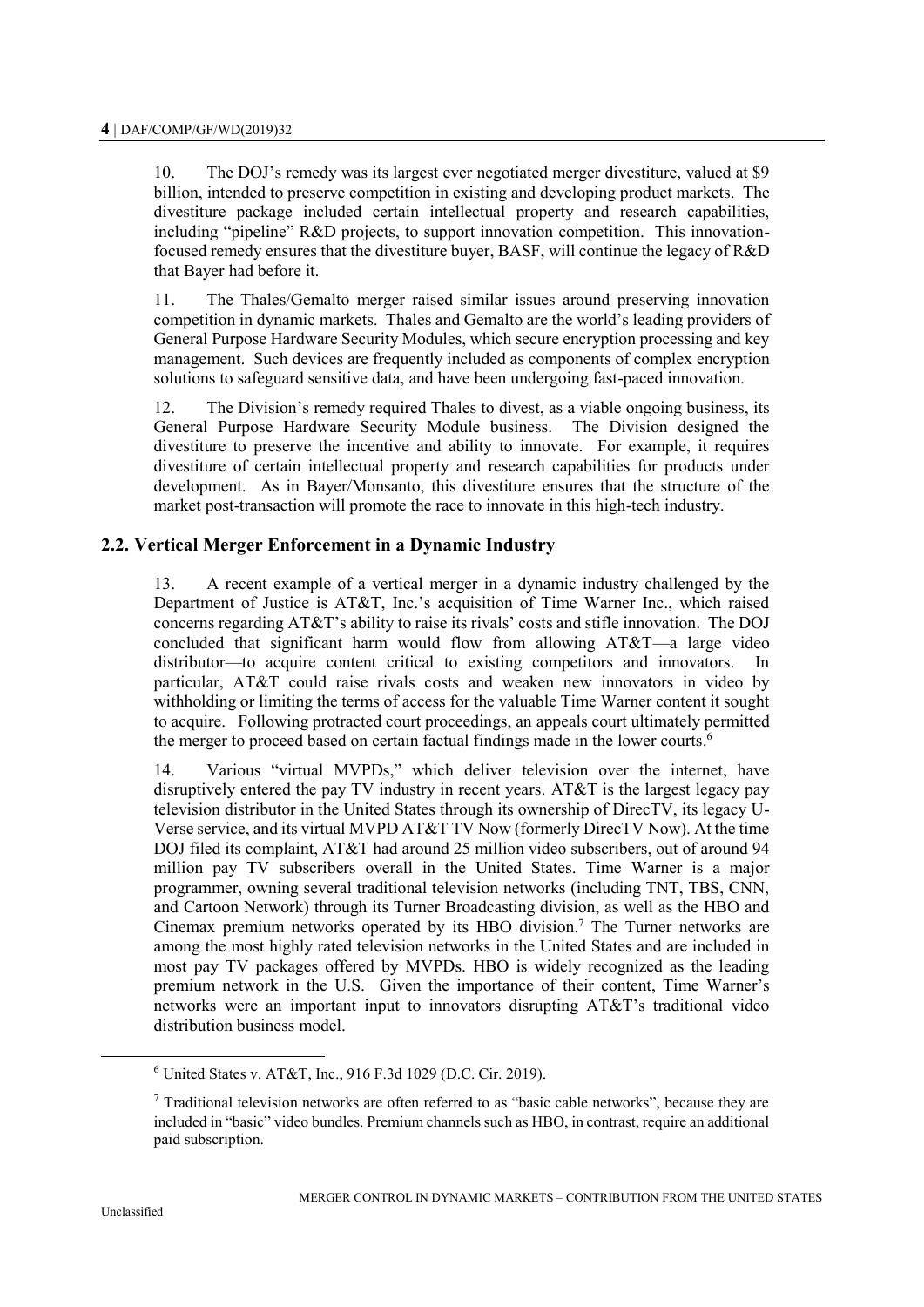15. DOJ argued that the merger would give AT&T an opportunity to blunt the competition DirecTV (and other MVPDs) face from new forms of video distribution, in particular from virtual MVPDs that distribute linear television online. DOJ presented evidence that after the merger, AT&T could use several strategies to impede these competitors. One potential strategy was the withholding of Time Warner content by AT&T, potentially in concert with Comcast – the other major vertically integrated MVPD in the United States – withholding its NBCU content. Another strategy was insisting on licensing Time Warner's networks only as a large bundle. This would frustrate the virtual MVPDs' efforts to offer a cheaper alternative to MVPDs by selling "skinny bundles" rather than the hundreds of channels in most MVPD packages. Unfortunately, the district court ruled in favor of the defendants based on specific factual findings.

16. In its decision on appeal, the D.C. Circuit noted that the district court "undoubtedly made some problematic statements, which the government identifies and this court cannot ignore;" nevertheless, the Court ultimately held that the district court did not commit clear error in deciding that the evidence was insufficient to show that the proposed merger was likely to substantially reduce competition.<sup>8</sup> Notably, the appellate court credited the viability of DOJ's innovation theory for vertical merger enforcement, stating that "vertical mergers can create harms beyond higher prices for consumers, including decreased product quality and reduced innovation."<sup>9</sup>

## **3. FTC's Experience Assessing Mergers in Dynamic Industries**

### **3.1. FTC Merger Cases involving Potential Competitors**

17. As noted above, a merger may substantially lessen competition in violation of Section 7 if the merger would eliminate a likely entrant.<sup>10</sup> In *United States v. Falstaff Brewing Corp.*, the Supreme Court emphasized that Section 7 prohibits "certain acquisitions of a market competitor by a noncompetitor," such as a merger involving a new entrant "who threatens to  $\dots$  upset market conditions," to the detriment of competition.<sup>11</sup> Likewise, the Horizontal Merger Guidelines explain that a merger between an incumbent and a potential entrant can raise significant competitive concerns: "The lessening of competition resulting from such a merger is more likely to be substantial, the larger is the market share of the incumbent, the greater is the competitive significance of the potential entrant, and the greater is the competitive threat posed by this potential entrant relative to others."<sup>12</sup> As in any merger investigation, the type and extent of evidence needed to determine whether a firm is a potential competitor will vary with the circumstances.

l

 $12$  HMG  $\&$  5.3.

<sup>8</sup> Id. at 1038.

<sup>&</sup>lt;sup>9</sup> Id. at 1045.

<sup>&</sup>lt;sup>10</sup> See Statement of the Commission, "Competition in Digital Technology Markets: Examining Acquisitions of Nascent and Potential Competitors by Digital Platforms," before the U.S. Senate Committee on the Judiciary, Subcommittee on Antitrust, Competition Policy, and Consumer Rights, (Sept. 24, 2019), [https://www.ftc.gov/system/files/documents/public\\_statements/1545208/p180101](https://www.ftc.gov/system/files/documents/public_statements/1545208/p180101_testimony_-_acquisitions_of_nascent_or_potential_competitors_by_digital_platforms.pdf) testimony - acquisitions of nascent or potential competitors by digital platforms.pdf.

<sup>11</sup> 410 U.S. 526, 531 (1973) (citing *FTC v. Procter & Gamble Co.,* 386 U.S. 568, 578- 80 (1967)).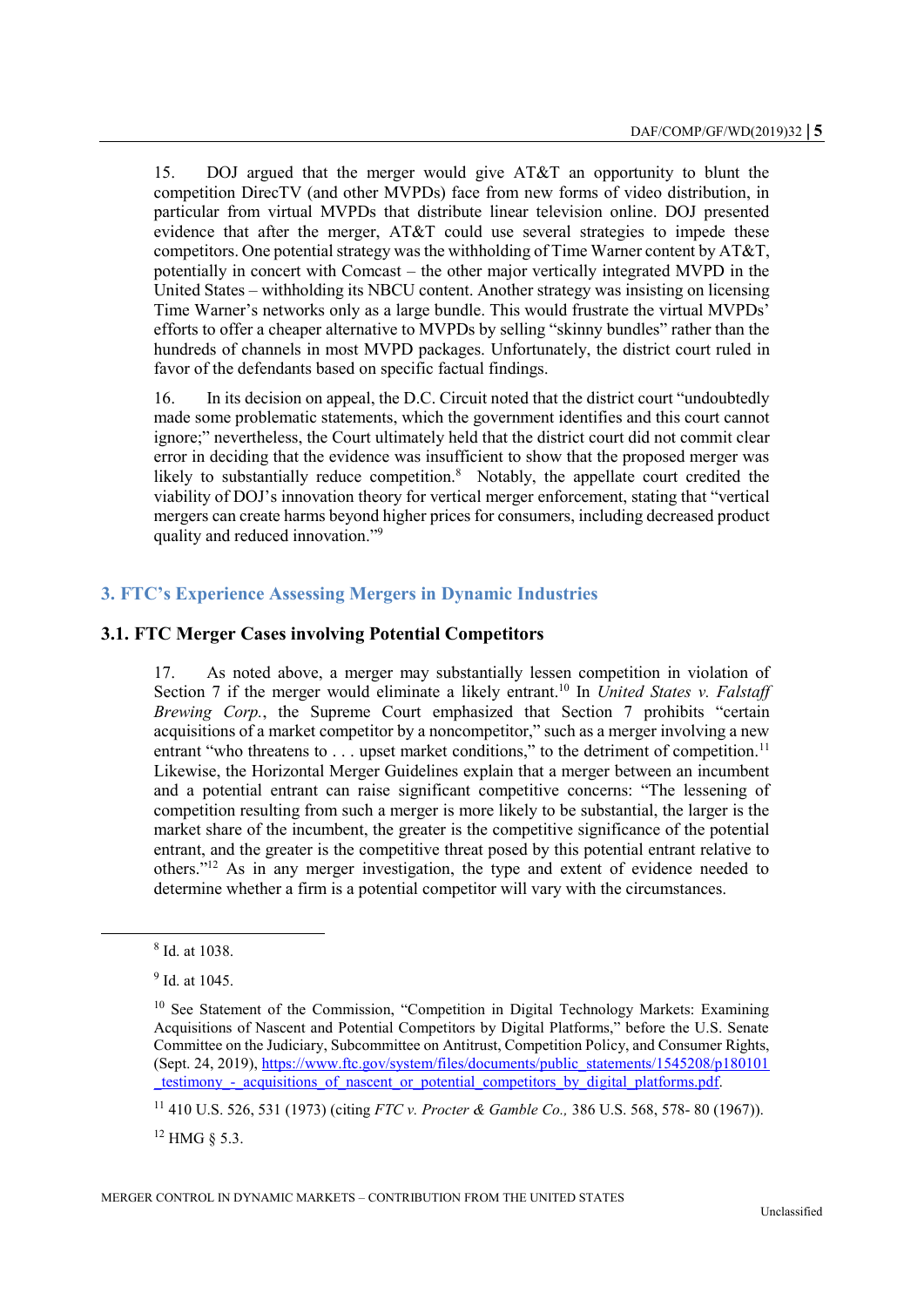18. In a number of cases in pharmaceutical markets, the FTC has identified and protected potential competition by requiring relief when a firm with a product on the market intended to acquire another firm with a product in development that would likely provide important competition with the on-market product. <sup>13</sup> In such cases, the FTC has had particular regard to the Food and Drug Administration's approval process, which provides a degree of transparency and predictability as to the timing of potential entry of a new drug. The Commission has also developed considerable experience of its own predicting competitive effects, including the effects of entry, in pharmaceutical markets.<sup>14</sup>

19. Proving a loss of potential competition from any individual transaction is a casespecific, fact-intensive exercise, and in certain cases it can be challenging. For example, in a recent proceeding that relied on a theory of potential competition, the court held that the Commission had failed to carry its burden when challenging a merger between two firms providing contract sterilization services to health care product manufacturers. The FTC sought a preliminary injunction to prevent the merger (pending an administrative trial) of Steris Corporation, one of only two companies providing sterilization services to medical device firms in the United States, and Synergy Health plc, a British company with plans to expand into the United States with a new, and potentially superior, sterilization technology. Synergy had advanced plans to enter, such as securing physical locations for its plant and contracting for the required equipment. But Synergy officials testified at trial that they likely would not have followed through with those entry plans, and the court concluded that the evidentiary record was insufficient to conclude that the entry was "probable."<sup>15</sup>

20. While some potential competition cases (like the Steris case) involve an established incumbent and an incoming rival, other cases involve a transaction between two incoming competitors, neither of which is yet established in the relevant market. The Commission will be equally vigilant in protecting potential competition in cases of this type. And where a merger of this kind may reduce competition by bringing separate competitive efforts under common control, the Commission may in appropriate circumstances require a divestiture of one of the products under development. In other cases, however, the Commission may determine that the merger is beneficial on balance (for example, because successful entry is more likely to result from an integrated effort than from two separate attempts).

<sup>13</sup> *See* Fed. Trade Comm'n, *Overview of Action in Pharmaceutical Products and Distribution* (August 2018), list of cases included in Potential Competition Mergers, at 60-67 and Innovation Market Mergers at 67-68: [https://www.ftc.gov/system/files/attachments/competition-policy](https://www.ftc.gov/system/files/attachments/competition-policy-guidance/overview_pharma_august_2018.pdf)[guidance/overview\\_pharma\\_august\\_2018.pdf.](https://www.ftc.gov/system/files/attachments/competition-policy-guidance/overview_pharma_august_2018.pdf)

<sup>&</sup>lt;sup>14</sup> Fed. Trade Comm'n, Authorized Generic Drugs: Short-Term Effects and Long-Term Impact ii-iii (2011), [http://www.ftc.gov/sites/default/files/documents/reports/authorized-generic-drugs-short](http://www.ftc.gov/sites/default/files/documents/reports/authorized-generic-drugs-short-term-effects-and-long-term-impact-report-federal-trade-commission/authorized-generic-drugs-short-term-effects-and-long-term-impact-report-federal-trade-commission.pdf)[term-effects-and-long-term-impact-report-federal-trade-commission/authorized-generic-drugs](http://www.ftc.gov/sites/default/files/documents/reports/authorized-generic-drugs-short-term-effects-and-long-term-impact-report-federal-trade-commission/authorized-generic-drugs-short-term-effects-and-long-term-impact-report-federal-trade-commission.pdf)[short-term-effects-and-long-term-impact-report-federal-trade-commission.pdf](http://www.ftc.gov/sites/default/files/documents/reports/authorized-generic-drugs-short-term-effects-and-long-term-impact-report-federal-trade-commission/authorized-generic-drugs-short-term-effects-and-long-term-impact-report-federal-trade-commission.pdf) (the first generic competitor's product is typically offered at a 20 to 30 percent discount to the brand product); Fed. Trade Comm., *Pay-For-Delay: How Drug Company Pay-offs Cost Consumers Billions* 8 (2010), [http://www.ftc.gov/sites/default/files/documents/reports/pay-delay-how-drug-company-pay-offs](http://www.ftc.gov/sites/default/files/documents/reports/pay-delay-how-drug-company-pay-offs-cost-consumers-billions-federal-trade-commission-staff-study/100112payfordelayrpt.pdf)[cost-consumers-billions-federal-trade-commission-staff-study/100112payfordelayrpt.pdf](http://www.ftc.gov/sites/default/files/documents/reports/pay-delay-how-drug-company-pay-offs-cost-consumers-billions-federal-trade-commission-staff-study/100112payfordelayrpt.pdf)

<sup>(</sup>subsequent generic entry creates greater price competition, with discounts of 85 percent or more off the price of the brand name drug).

<sup>15</sup> *FTC v. Steris Corp.,* 133 F. Supp. 3d 962 (N.D. Ohio 2015). The Commission later dismissed its administrative complaint. *In re Steris Corp., and Synergy Health PLC*., Dkt. No. 9365 (May 29, 2015).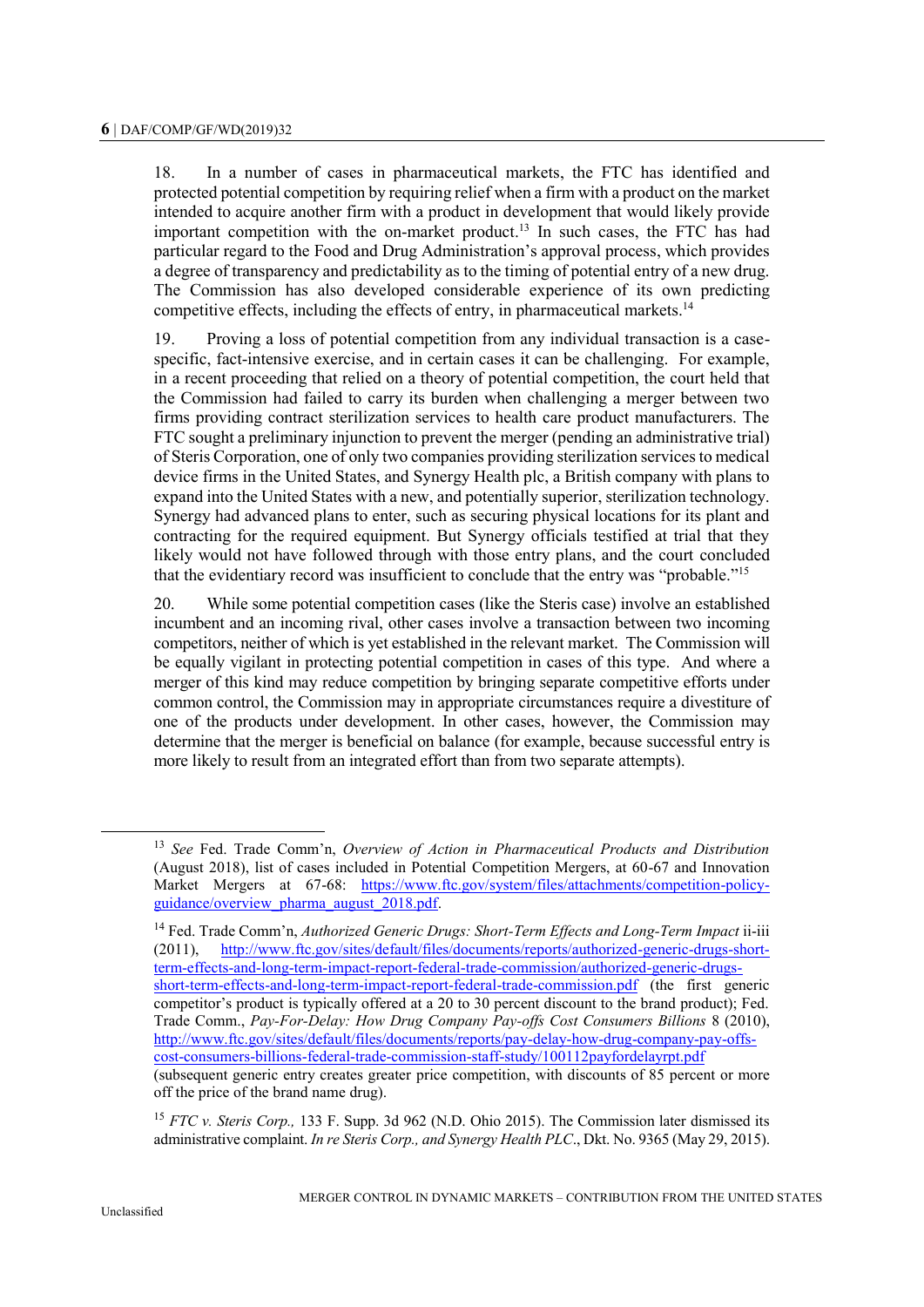21. The Commission has applied a similar analysis—including outside the pharmaceutical context—where the merging firms are two of a small number of likely entrants into a future market. For example, in the 2013 merger involving Nielsen and Arbitron, both companies were developing cross-platform measurement services to measure viewership across TV, the Internet, and other platforms. Both firms had developed plans, invested money, and reached out to customers to begin marketing beta versions of those products. Customers believed that Nielsen and Arbitron would compete, and that the two companies were best positioned to develop a new cross-platform measurement product. Based on these independent efforts, customers believed that Nielsen and Arbitron eventually would compete directly to provide national syndicated cross-platform measurement services. The Commission concluded that each company could be considered a likely future entrant, and that the elimination of the future offering of one would likely result in a lessening of competition.

## **3.2. FTC Cases Involving Mergers that Eliminate a Disruptive Competitor**

22. When evaluating mergers in dynamic markets, the FTC closely scrutinizes mergers in which an industry leader seeks to acquire an up-and-coming competitor that is, or is likely in the future to be, changing customer expectations and gaining sales. For example, last year, the FTC challenged the merger of market leader CDK Global, and far-smaller competitor, Auto/Mate.<sup>16</sup> According to the complaint, the transaction would have reduced competition in the already-concentrated market for specialized platform business software used by U.S. franchise automotive dealers, known as dealer management systems. Auto/Mate competed with CDK and other larger franchise dealer management system providers and won business by offering lower prices, flexible contract terms, low fees for third-party apps participating on the platform, free software upgrades and training, and high quality customer service. Auto/Mate's outsized impact on existing platforms indicated that the merger would dampen competition from a key emerging rival.

23. In some dynamic markets, the parties' products or services may involve the supply of certain forms of data: in those markets, too, the FTC will watch closely for the elimination of particularly significant or disruptive competitors. For example, in 2014 the Commission moved to block Verisk Analytics, Inc.'s proposed acquisition of EagleView, alleging that the proposed transaction would result in a virtual monopoly in the U.S. market for rooftop aerial measurement products used by insurers to estimate repair costs for property damage claims.<sup>17</sup> Before the merger, EagleView was the leading provider of rooftop aerial measurement products that relied on its proprietary software to analyze aerial images. Verisk provided the leading software platform used by insurers to process roof damage claims, and had recently entered into direct competition with EagleView by developing its own library of high-resolution aerial images. Other firms were only distant competitors. The Commission alleged that the elimination of competition between the firms—competition that was becoming increasingly significant—would likely lead to higher prices and reduced incentives to innovate. After the Commission voted to challenge the acquisition, the companies abandoned their deal.

<sup>16</sup> *In re CDK Global*, Dkt. 9382 (complaint filed Mar. 20, 2018). Shortly after the FTC issued its complaint, the parties abandoned their proposed transaction.

<sup>17</sup> FTC Press Release, "*FTC Challenges Verisk Analytic, Inc.'s Proposed Acquisition of EagleView Technology Corporation*," (Dec. 16, 2014), [https://www.ftc.gov/news-events/press](https://www.ftc.gov/news-events/press-releases/2014/12/ftc-challengesverisk-analytics-incs-proposed-acquisition)[releases/2014/12/ftc-challengesverisk-analytics-incs-proposed-acquisition.](https://www.ftc.gov/news-events/press-releases/2014/12/ftc-challengesverisk-analytics-incs-proposed-acquisition)